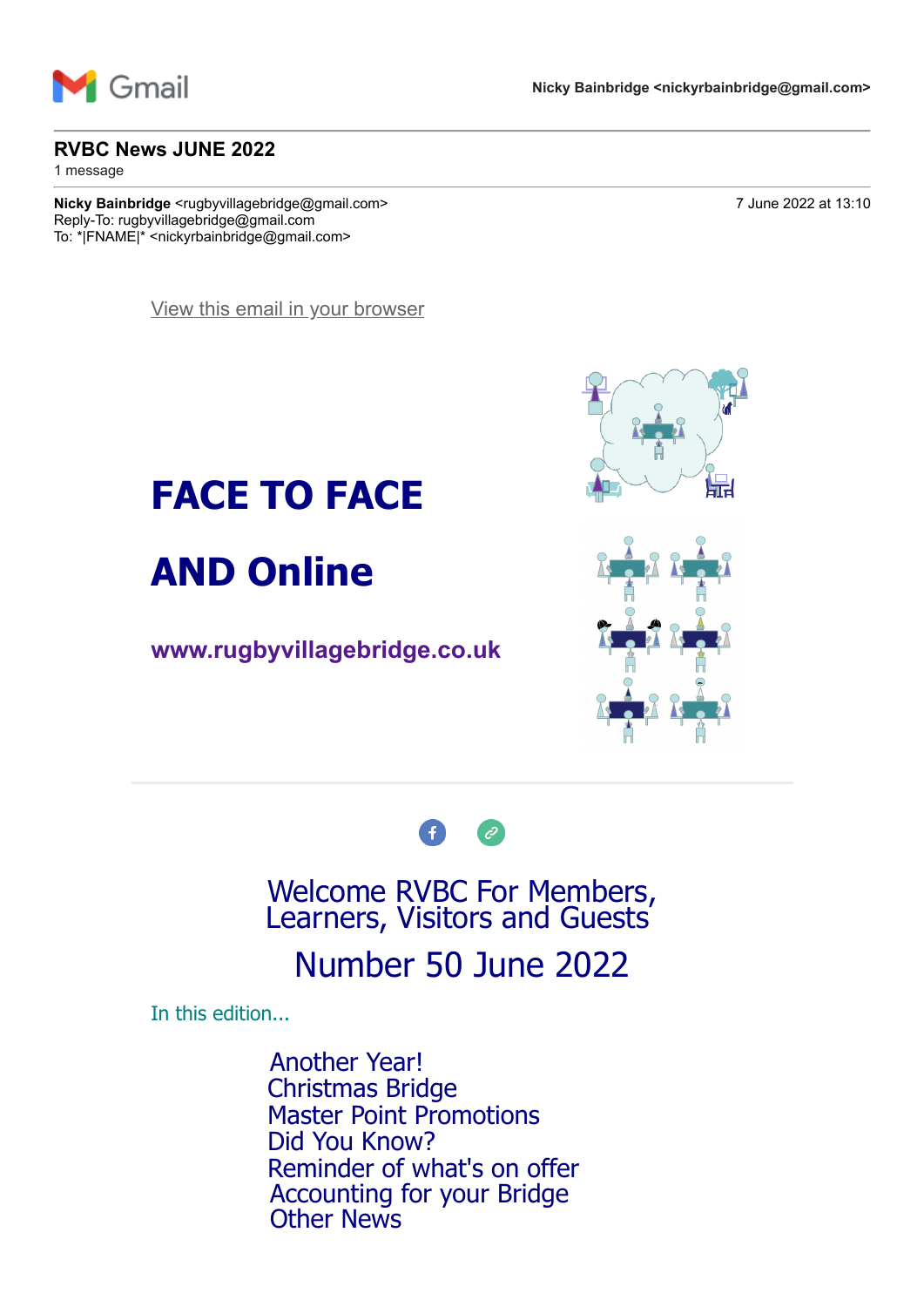#### Another Year!

I am so pleased and encouraged that nearly 100 of you have renewed your membership.

The last two years have been really difficult and for so many of you to be still playing and still valuing what Rugby Village Bridge Club has to offer is great!

We had 10.5 tables on Monday 6th June, a great face to face turnout.

I am presently teaching beginners and returners online and face to face so the future looks promising.

Tuesday Afternoons at the club is about to be the new Wednesday morning, a permanent themed practice session for all, particularly rusty returners.

I have even booked the hall for a Christmas Swiss Pairs.

Special welcome to our junior members, something new for us. Welcome also to our remote members who like our online events.

#### Christmas Swiss Pairs

A bit of festive bridge for all.

December 10th Saturday 11.00-16.30 Keep the date. Let me know if you would like first offer of a ticket. They won't be on sale until 1st October, but please register your interest now. It will be bring your own food again because that was much easier to organise.

#### Master Point News

Recent Master Point Promotions

 Yvonne Shaw Local Master Chris Longthorn Master Mike Harris Local Master Sadie Yates Local Master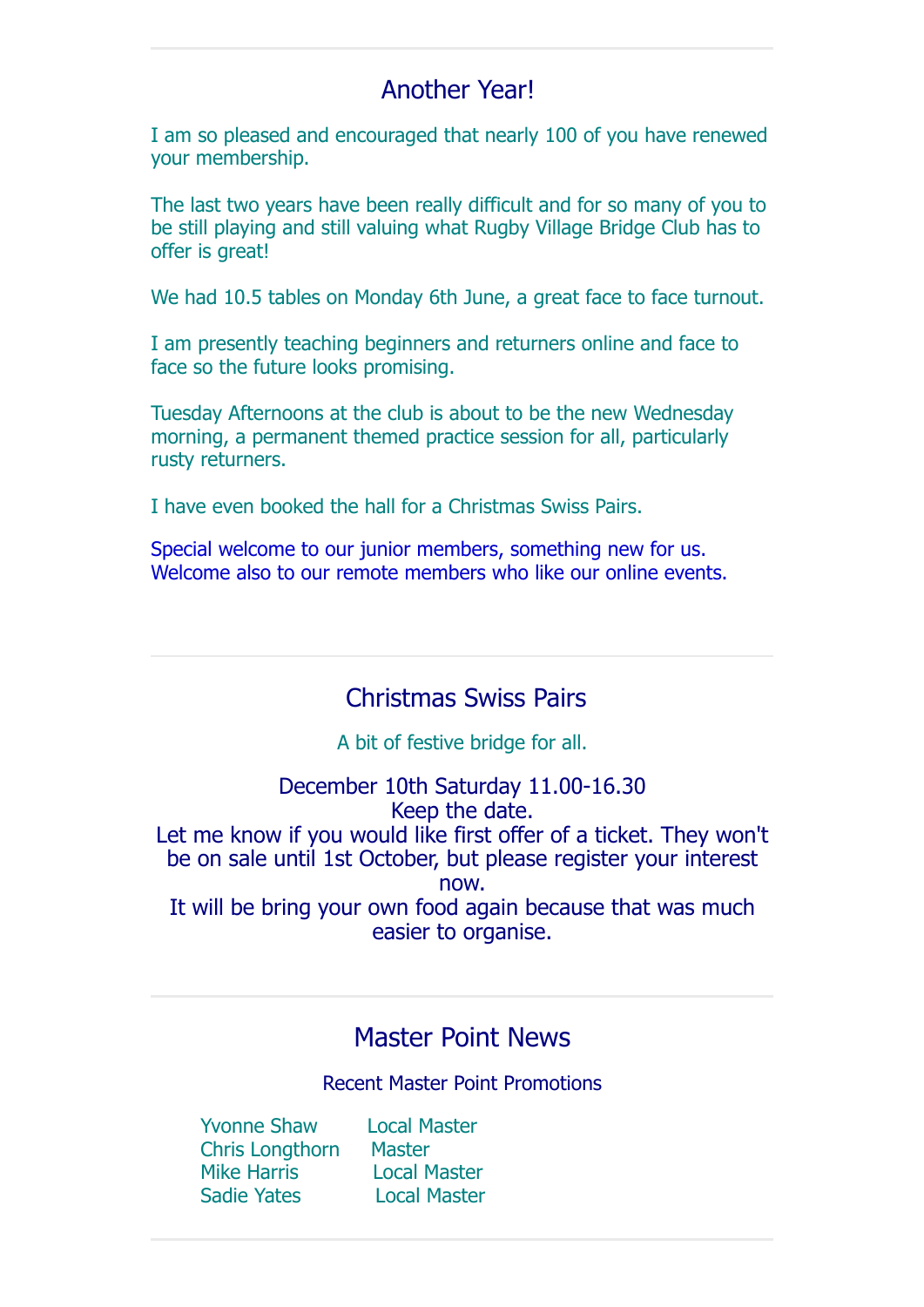#### Did you know?

We still accept Rugby Village BC tickets for face to face sessions at Dunchurch and for membership (Three for a membership subscription).

It doesn't matter what date is on them. If you are not playing yourself, but have some tickets, do consider giving them to a friend who is playing. We will accept them from members or visitors.

### Reminder of what's on offer

#### Face to Face

#### Duplicate Sessions

On Monday and Thursday Afternoons we play duplicate pairs at the Dunchurch Sports Field and Village Hall.

Although Covid numbers in Rugby are at last declining, we will continue to combat the transmission of viruses at our sessions. Covid can be unpleasant, it can be dangerous, and the long term effects can be substantial.

Having plenty of space around the tables allows to use bigger tables and to provide side tables. It also keeps the noise down. We continue to provide individual sanitisers.

We ask players to take their bidding boxes with them. This allows users of left handed bidders to do so easily and so makes us more inclusive.

You are welcome to wear masks and we hope that other players at a table will put on masks for the duration of your round if you request it.

[Click to see how to book into a Dunchurch Session](https://rugbyvillagebridge.us16.list-manage.com/track/click?u=5ca90c1560213b9616359b892&id=240e66306a&e=7736085cbd)

#### Beginners/Novice group

A beginners course on Tuesday Afternoons at 13.45, 1.15pm.

There are some new beginners, some with a little experience and some returning players needing to refresh their game.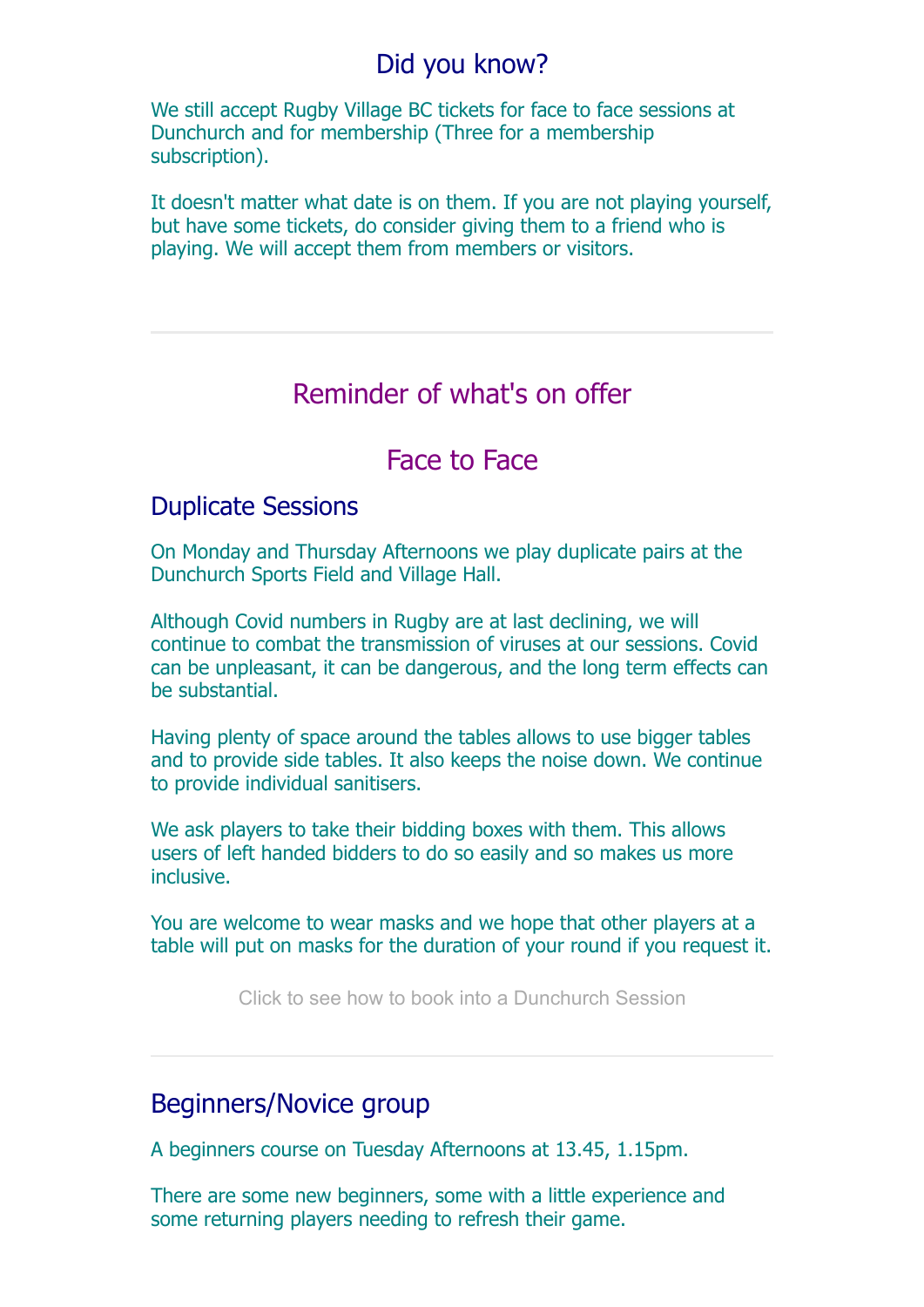Anyone is welcome. It will be free until second half of June. From 28th June there will be a fee of £4.50 (or one RVBC Ticket).

#### FUN and FRIENDLY!

## ONLINE!

#### Twelve boards for Improvers 19.30 Tuesdays

Online session on RealBridge on Tuesday Evenings aimed at Improvers.

These will be random boards.

Play the boards and score them as for competition, we intend to load the results for EBU master points etc.

Feel free to have a short discussion immediately afterwards. A little coaching will be available.

Free for all.

RealBridge link will be in the club web site calendar.

Seminar and Practice Topics May 2022

There's a seminar on ZOOM every Tuesday morning at 10.30. It's free for members and current learners.

> Tuesday 7th June & Thursday 9th June Preemptive Jump Overcalls

Tuesday 14th June & Thursday 16th June Two places to play

Tuesday 21st June & Thursday 28th June Balance of Points XX

[Tuesday Morning Seminars](https://rugbyvillagebridge.us16.list-manage.com/track/click?u=5ca90c1560213b9616359b892&id=e9dc0fc964&e=7736085cbd)

There's a follow up practice on RealBridge every Thursday morning at 10.30. It's free for members and current learners.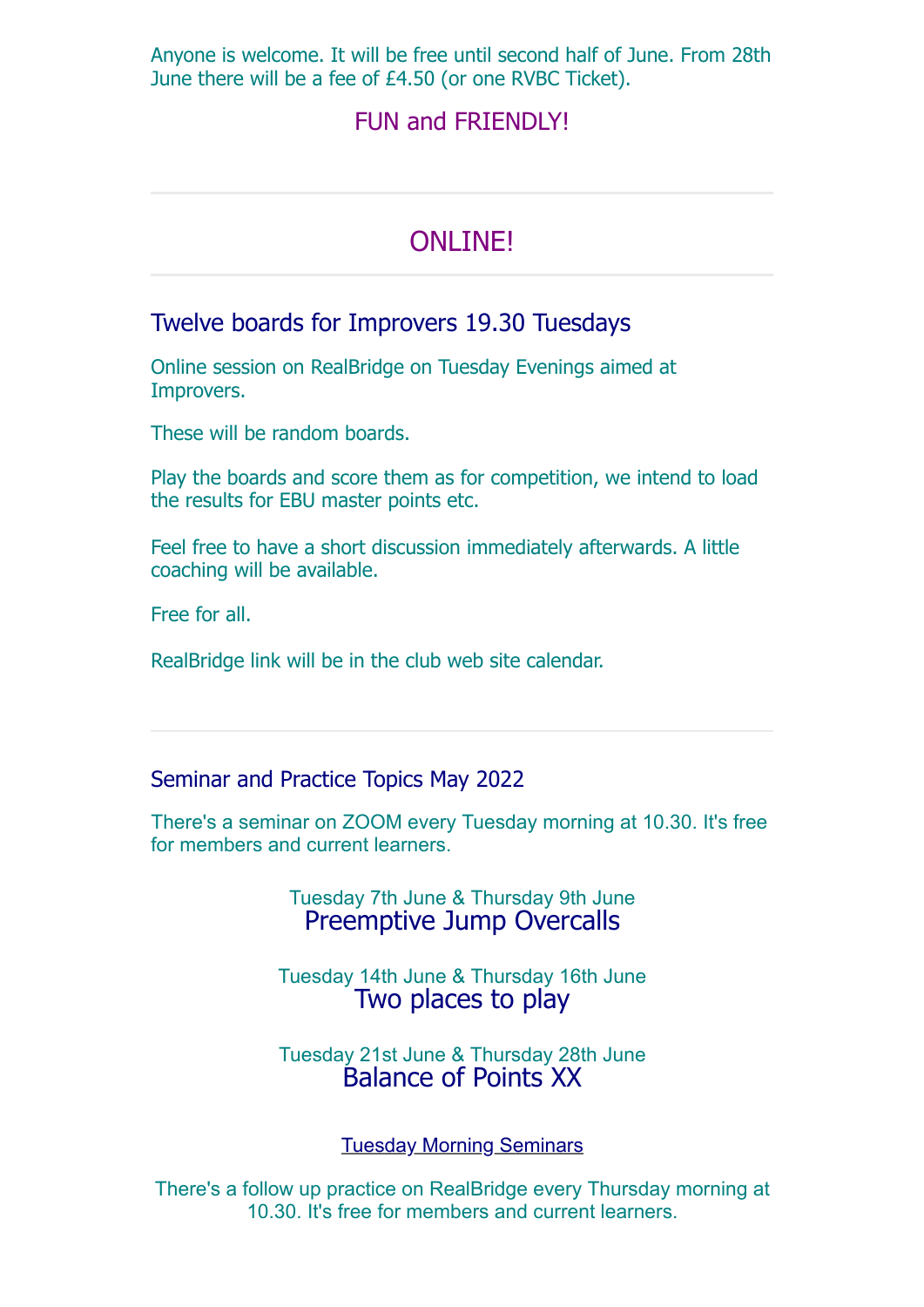Get on the list!

These sessions are included in your membership. There's no extra cost. These are relaxed chatty sessions, and a chance to see and speak to other members. Come to some sessions or few, just as it suits you. You don't need a partner.

Click the button below to receive the weekly email containing the links for Tuesday and Thursday mornings.

The invitations will arrive every week unless you tell me you don't want it any more.

[Please send the links for Tuesday and Thursday weekly topics](mailto:rugbyvillagebridge@gmail.com?subject=Please%20put%20me%20on%20the%20list%20for%20Tuesday%20and%20Thursday%20links)

#### Accounting for your Bridge

Thanks to everyone who is using bank transfer.

Thanks to everyone who is including their EBU number in the reference in their bank transfers. When you don't, I have to look it up and add it manually.

If you want to check your account you can login using the box at the top right hand corner of the home page of the web site. If you don't have your password, reply to this email, let me know, and we'll sort it.

## Club Timetable

**Mondays** 

13.45 Pairs at Dunchurch (Members Only - Booked in Advance)

**Tuesdays** 

10.30 Tuesday Seminar (Facebook, Zoom & demo on BBO)

13.45 Beginners/Novices at Dunchurch

19.30 Twelve Boards for Improvers on RealBridge

**Thursdays**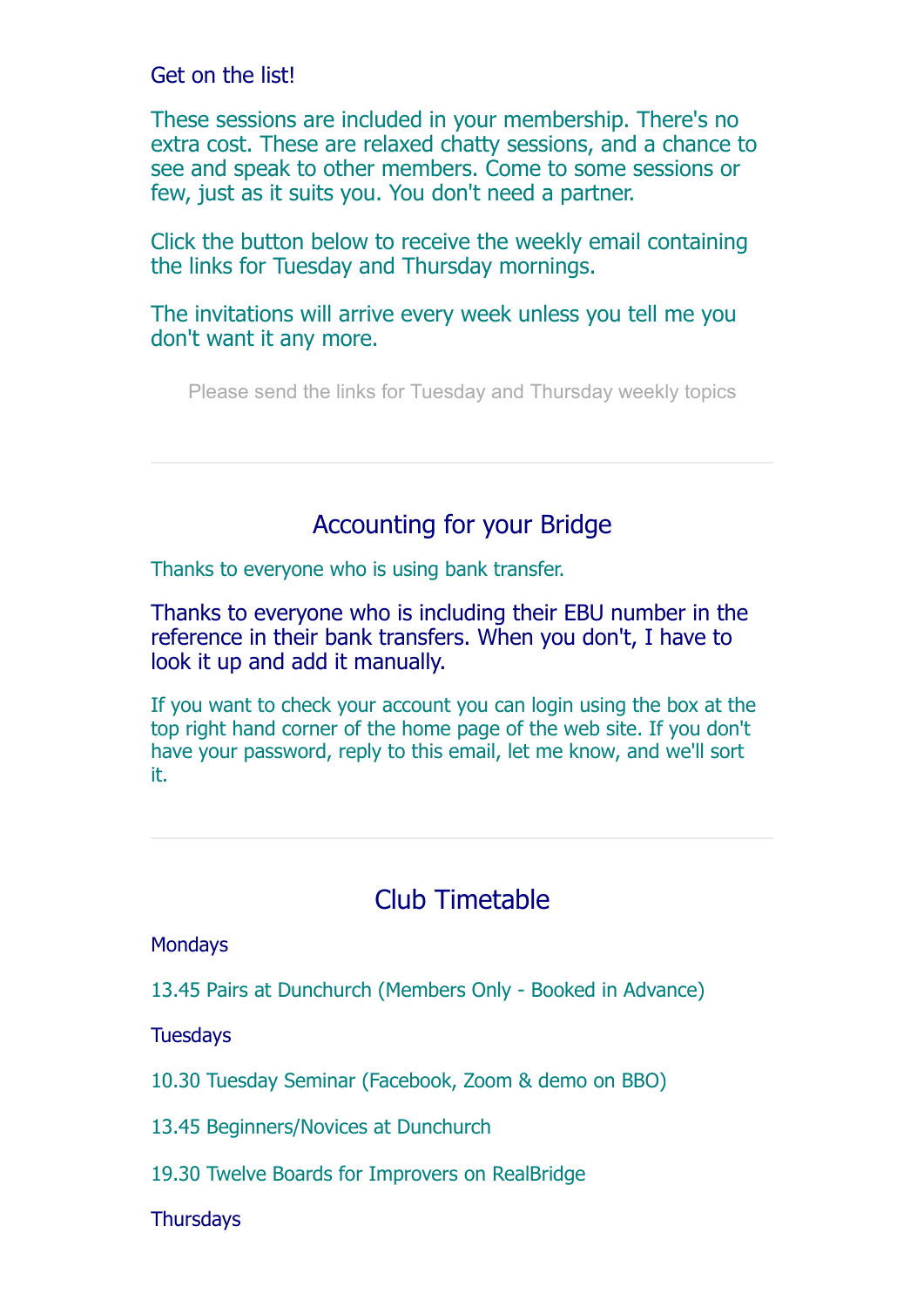10.30 Thursday Practice related to Tuesday topic (RealBridge)

13.45 Pairs at Dunchurch (Members Only - Booked in Advance)

19.30 Online Beginners

Face to face themed practice at Kenilworth on Wednesday evenings

I am so keen on trying to bring on new players of working age to the game that I am offering themed supervised play on Wednesday evenings at Kenilworth Bridge Club. Any of you are welcome to come. 7pm-8.30pm £6.

## Other news

#### Milk Bottle Caps

Theresa is collecting plastic bottle caps again. If you bring them to the club, we will get them to her.

[Bernard Magee's YouTube Channel](https://rugbyvillagebridge.us16.list-manage.com/track/click?u=5ca90c1560213b9616359b892&id=85106ed0fe&e=7736085cbd)

I would love to hear your news and pass it on here.

Or good experiences with any local business. They need our support.

How are you coping? Doing anything bridge?

[Click to send your news](mailto:rugbyvillagebridge@gmail.com?subject=My%20news)

#### Subscribe/Unsubscribe

If you don't want to receive this newsletter, click "Unsubscribe" below. I am always keen on feedback, good or bad, so do tell me…

Enjoy the Bridge Nicky

 $\mathbf{M}$  and  $\mathbf{M}$  is  $\mathbf{M}$